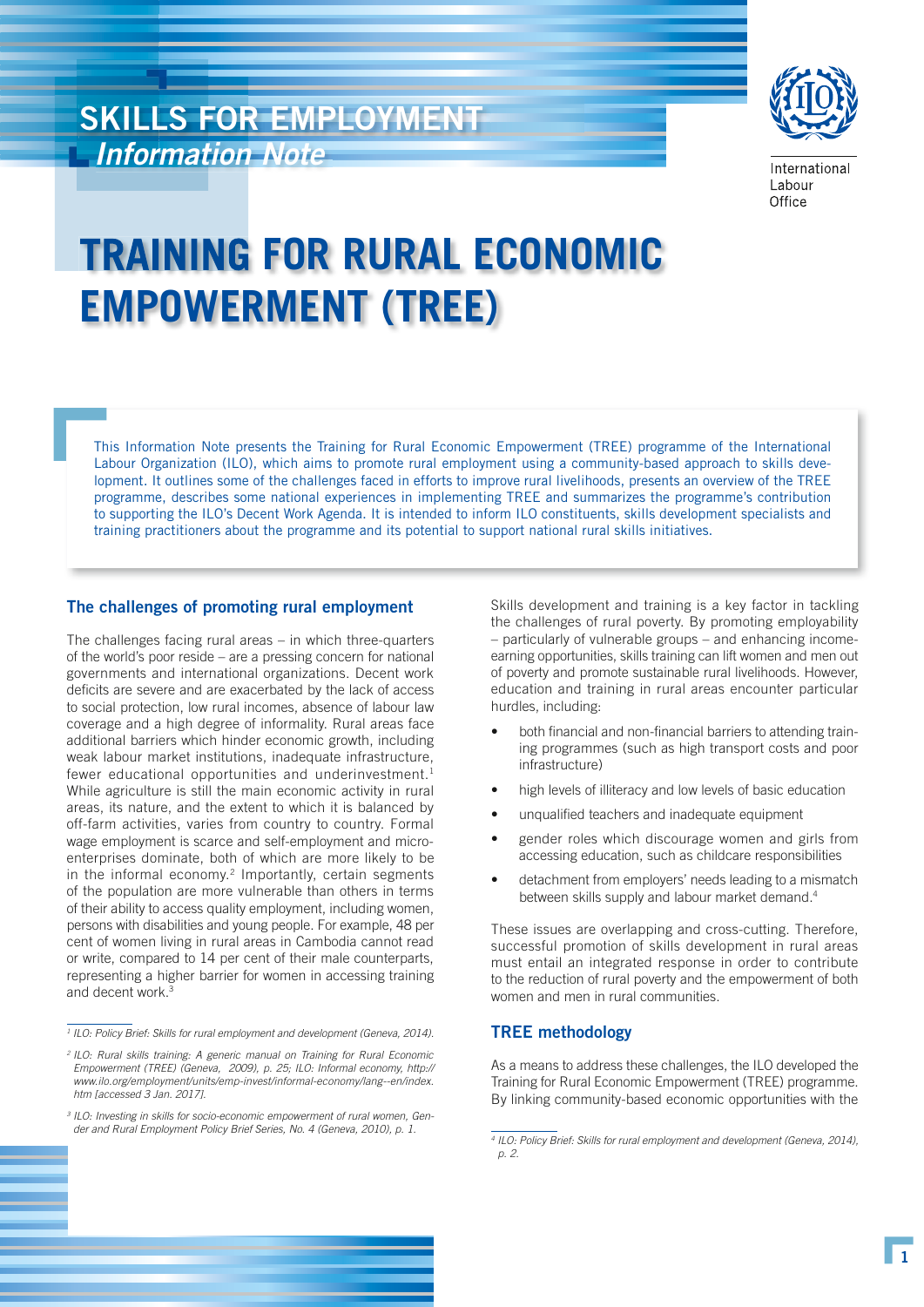necessary training and post-training support, and by engaging the relevant institutional partners, TREE serves as a vehicle for improving economic opportunities and income security.

The TREE methodology involves four different processes, as shown in Figure 1 below. The four processes do not have to occur in a linear manner, but can overlap.

The methodology uses a systems approach which addresses the macro, meso and micro levels. At the macro level, TREE helps to create a policy and regulatory environment which supports

provided are wide-ranging, from vocational and business skills, to literacy and leadership training. Beneficiaries can expect a rapid return on their training, since it is directly linked to both their specific training requirements and the local economic environment. Finally, depending on need, each of the four processes, as outlined in Figure 1, benefits from different ILO tools and ILO expertise.<sup>7</sup> Therefore, through skills development and the engagement of the local community and social partners, TREE contributes to the improved productivity, employability and income security of rural men and women.

# Figure 1: The four processes and relevant activities of the TREE methodology

| <b>Process and relevant activities</b>                                |                                                                                     |                                                      |                                                                                                  |
|-----------------------------------------------------------------------|-------------------------------------------------------------------------------------|------------------------------------------------------|--------------------------------------------------------------------------------------------------|
| Institutional organization and<br>planning                            | <b>Economic opportunities and</b><br>training needs assessment                      | <b>Training design, organization</b><br>and delivery | Post-training support for<br>micro-enterprise development<br>and wage employment                 |
| Initial assessment of policy<br>environment and needs                 | Collection and analysis of<br>information and assessment<br>of labour market demand | Design content and develop<br>curricula              | Facilitating access to wage or<br>self-employment                                                |
| Orientation of stakeholders<br>and partners                           | Socio-economic profile of the<br>community and community<br>mobilization            | Selection of trainees and<br>training of trainers    | Providing support for small<br>business start-up                                                 |
| Establishing appropriate TREE<br>management and governance<br>systems | Identification of economic<br>opportunities and training<br>needs assessment        | Delivery of training                                 | Facilitating access to credit,<br>advisory services, marketing,<br>technology, etc.              |
| Capacity building                                                     | Developing feasibility studies<br>and training proposals                            | Continued training in the<br>workplace               | Providing support for the<br>formation of groups<br>Set up measures to support<br>TREE graduates |

*Source: TREE Manual, 2009, p. 24.*

local economic activities; at the meso level, it strengthens the institutional capacity of social partners and non-governmental organizations to provide appropriate training and support; and, at the micro level, it offers rural men and women the relevant skills training and follow-up support that they need.<sup>5</sup>

The TREE methodology has many intrinsic advantages. Its valueadded compared to conventional technical and vocational education and training (TVET) programmes is its engagement with local communities and social partners, identification of economic opportunities before the implementation of training and the provision of post-training support.<sup>6</sup> It can work outside the formal skills system as well as with it. Moreover, TREE offers a large degree of flexibility, both in the type of training provided and in its adaptability to different target groups. The type of skills

# National experiences

TREE has been implemented in more than 20 countries, applying its principles of needs analysis, local community participation and engagement with institutional partners to different economic and social settings. The generic *TREE Manual* has been adapted to specific country and regional contexts, as in the case of the Philippines and the Pacific, and it has also been translated into local dialects in Sri Lanka to facilitate the implementation of the methodology.

In terms of results, TREE has been effective in promoting income generation across different contexts, including postdisaster areas. For example, following Sri Lanka's tsunami in 2004, the implementation of TREE reached 840 beneficiaries and raised the average monthly income of families from

<sup>&</sup>lt;sup>5</sup> ILO: ILO Technical Cooperation Intervention Model Series: Training for Rural *Economic Empowerment (TREE) (Geneva, 2011), p. 2.*

*<sup>6</sup> Ibid., p. 4.*

<sup>&</sup>lt;sup>7</sup> ILO: Rural skills training: A generic manual on training for rural economic em*powerment (TREE) (Geneva, 2009), pp. 19–27.*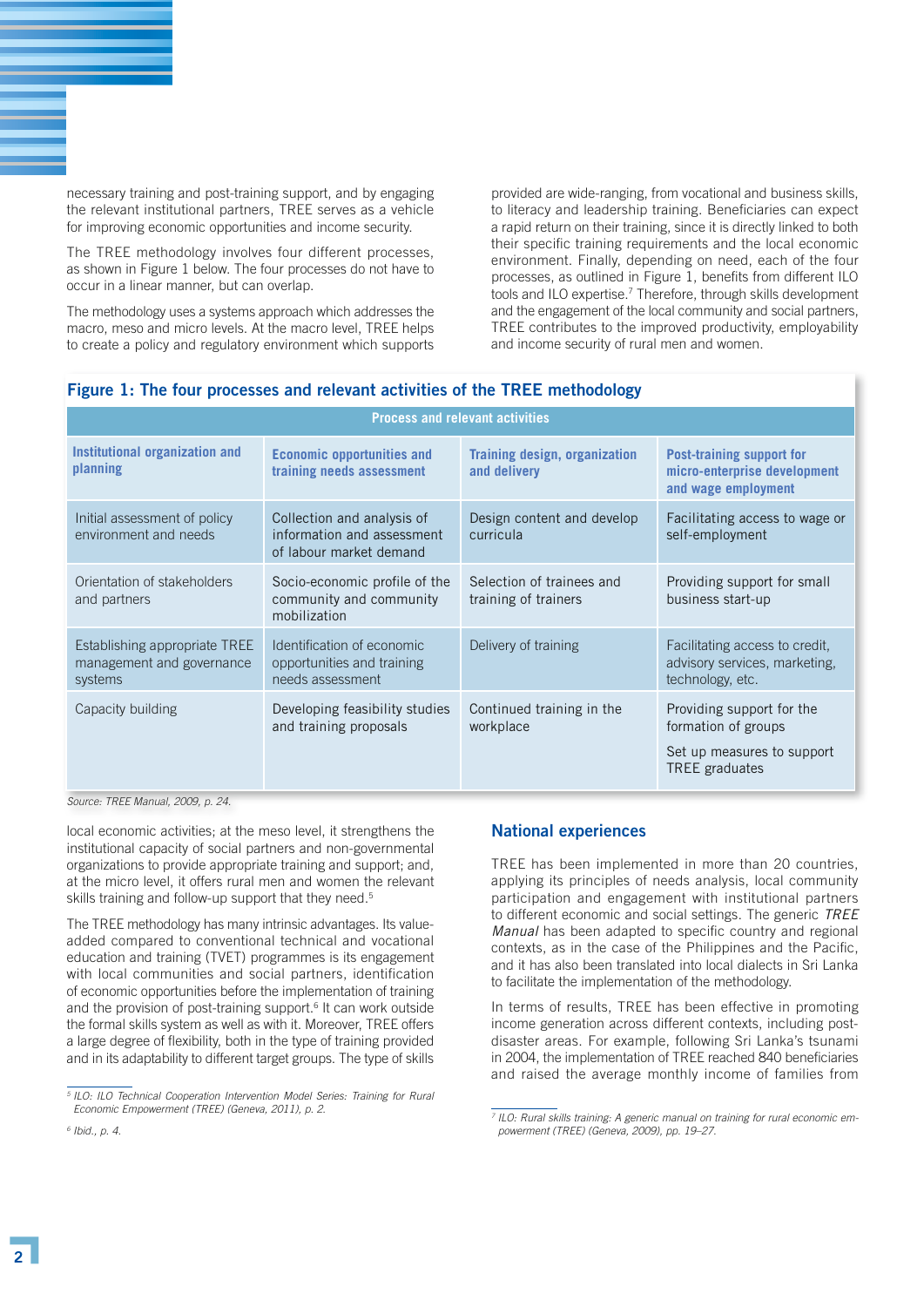1,500–3,000 rupees (Rs) to Rs 5,000–7,500. In the Philippines, 2,280 beneficiaries received training, with 95 per cent seeing their average monthly income increase by 105 per cent.<sup>8</sup>

TREE has also proven successful in reaching a variety of target groups, such as youth, women and persons with disabilities. The TREE project in Pakistan's Punjab Province and Northwest Frontier Province provided a wide range of skills training at the local level, including vocational training, literacy and business management training. Women constituted 34 per cent of the participants in the vocational training and comprised 724 out of the 746 who completed literacy training. At the end of the project, 91 per cent of the women who attended the training and literacy courses were able to find wage or self-employment, and the project can boast of having mainstreamed women into the local economy.<sup>9</sup> Similar success stories are found for youth in a project supported by the Danish Commission in Zimbabwe, Benin and Burkina Faso. For example, in Zimbabwe, approximately 5,500 young people benefited from training across nine fields of economic activity, and approximately 4,200 received micro-finance and post-training business development support.<sup>10</sup> In Burkina Faso, persons with disabilities comprised 16 per cent of the total participants and were integrated into the overall training programmes, and the project also provided disability awareness sessions. $11$ 

Across the wealth of experiences gained from different TREE projects, several advantages of its method emerge, along with different lessons learned. These cover four main areas, detailed below, and demonstrate TREE's added value.

#### Relevance of skills training to local needs

One advantage of the TREE model is that the initial assessment of local economic opportunities guarantees that the subsequent training offered matches the market demand. Rather than providing standard training courses with predefined curricula, TREE adapts to local needs and ensures rapid returns on the skills training provided. For example, in Zimbabwe, the mapping exercise identified several fields of economic activity, including fish farming, poultry and horticulture, and the new farming techniques acquired through the training programme led to better yields and higher incomes for low-income youth.<sup>12</sup> The adaptability of the train-

- *<sup>11</sup> ILO: Rural skills training: A generic manual on Training for Rural Economic Empowerment (TREE) (Geneva, 2009), p. 127.*
- *<sup>12</sup> AUC-AfDB-UNECA Joint Secretariat Support Office: Youth and employment: Progress and results of the five initiatives recommended by the Africa Commission by mid-2013 (Africa Commission, 2013).*

ing provided by TREE is further demonstrated in its relevance to the informal economy. In post-war Liberia, for instance, weak training institutions and the prevalence of the informal economy meant that skills training was provided only by apprenticeships and on-the-job training in the informal sector. The 2010 TREE intervention in Liberia was able to offer skills training that was delivered outside the informal economy in a broader institutional context, while still ensuring the provision of skills for income-generating opportunities in the informal economy.<sup>13</sup>

#### Benefits of local ownership

The careful identification of capable partners and relevant beneficiaries is vital for a successful project, while readily available technical assistance and easy access to ILO specialists has been shown to improve implementation success. The inclusion of local institutions and partners in the various stages of training design, delivery and post-training support enhances their commitment, improves the success of the project and encourages cross-linkages and the development of trust between the different actors. One reason why the ILO–Danish Commission project in Zimbabwe is hailed as a best practice model is due to the high level of ownership at the national, district and local levels, which contributed to the project surpassing its targets. In tandem with TREE's inclusive approach is its emphasis on capacity building. This includes the training of TREE trainers and facilitators as well as encouraging the formation of business associations, savings and credit groups, cooperatives and community groups to ensure the long-term sustainability of the intervention.

#### Post-training support

A key component of TREE programmes is the provision of post-training support – including mentoring and personal development training – along with other forms of guidance which help beneficiaries face the realities of running a business or working in an enterprise for the first time. Coupled with the post-training support was an emphasis on harmonizing micro-finance schemes with training activities and creating clear expectations and understanding of how microfinance works. In this regard, mapping of financial services, financial education for beneficiaries and creating links with financial institutions to provide affordable loans are important ways in which TREE's post-training phase can contribute to successful employment and income generation.

*<sup>8</sup> ILO: ILO Technical Cooperation Intervention Model Series: Training for Rural Economic Empowerment (TREE) (Geneva, 2011).*

*<sup>9</sup> ILO: Country Paper: Pakistan – on the use and impact of TREE methodology in Training for Rural Economic Empowerment (TREE) Project in Pakistan (Geneva, n.d.).*

*<sup>10</sup> ILO: Skills for youth employment and rural development in Western and Southern Africa (Zimbabwe Component): Independent final evaluation (Geneva, 2015), pp. 22–24.*

*<sup>13</sup> A. Gorham: Training for rural economic empowerment: Implementing the ILO's TREE approach in Liberia (Monrovia, 2010).*